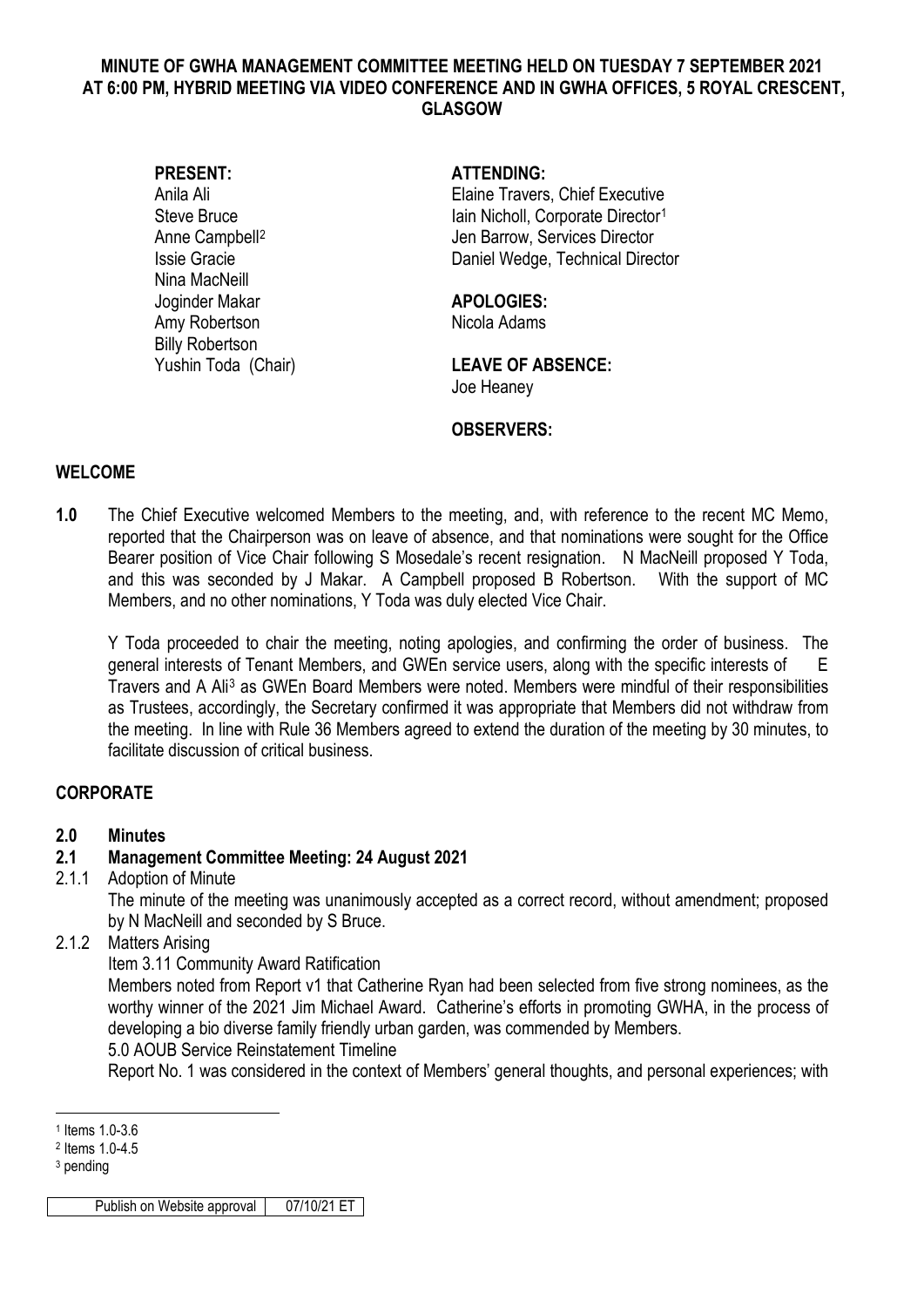a phased return (from 27/09/21) towards full service reinstatement agreed to be appropriate and proportionate; and subject to ongoing monitoring and review of Government guidance and H&S risk mitigation measures.

## **2.2 MC Action Plan Compliance**

Report No. 2 was considered and progress and compliance noted. Members were reminded to return the H&S and Code of Conduct Declarations as soon as possible.

#### **3.0 Governance**

- 3.1 Execution Of Documents There were none.
- 3.2 Membership Applications There were none.

#### 3.3 Registers: Compliance Reporting

Report No. 3 was considered, and the update against NE 1003649 at Appendix 1a was noted, and reference to Agenda item 5.1 (SHQS) acknowledged. Members were mindful of confidentiality in respect to NE 22287, noting that an independent investigation was underway with a view to further reporting and recommendation to the MC Meeting 21/09/21. A detailed update was then provided on NE 1004349 with reference to Appendix 1b: from which Members noted progress with the project development, fire risk assessments and governance matters; and report of SHR deferment of regulatory review meeting pending the outcome of NE 22287 investigation. Continuing with NE 1004349, the legal advice to defer the decision on an insurance claim pending counsel opinion was accepted; and the revised risk schedule and action plan were accepted subject to an amended date[4](#page-1-0). Moving on to NE 22240, Members considered the options outlined in Appendix 1c for improving the overall building security and incident response; delegating authority to the CEO, subject to homeowner consent, for procurement and contract award for enhanced CCTV (option 2) and DES maglock, and agreeing referral back to the MC in the event the required unanimous consent is not achieved.

There were no EPBs, SAR, FOI or EIRs to report; and scrutiny of the H&S register (non-NEs) was remitted, as agreed MC 24/08/21, to the ASC and SSC as appropriate.

## 3.4 MC Members guide (handbook)

Members considered Report No 5, welcoming the revised Handbook as a comprehensive reference source for Members.

3.5 SHR Assurance Statements: Systems Audit Report Members noted resource impact from NE 22287, with systems audit report on the Assurance Statement evidence now expected for discussion at MC Meeting 21/09/21.

#### 3.6 SENSITIVE DATA

## **SERVICES**

#### **4.0 Services**

4.1 Equalities and Human Rights Strategy

Members considered Report No. 8, acknowledging the revised Strategy as providing robust principles for underpinning all services and activities. There was discussion around the challenges of assessing equality of outcome versus equality of opportunity, with confirmation of some capacity for evaluation and reporting from feedback measures and bench-marking across equalities characteristics. Members

Publish on Website approval | 07/10/21 ET

<span id="page-1-0"></span><sup>&</sup>lt;u>.</u> <sup>4</sup> Table B, line 1b Last Report 15/06/21 and Next Report 21/09/21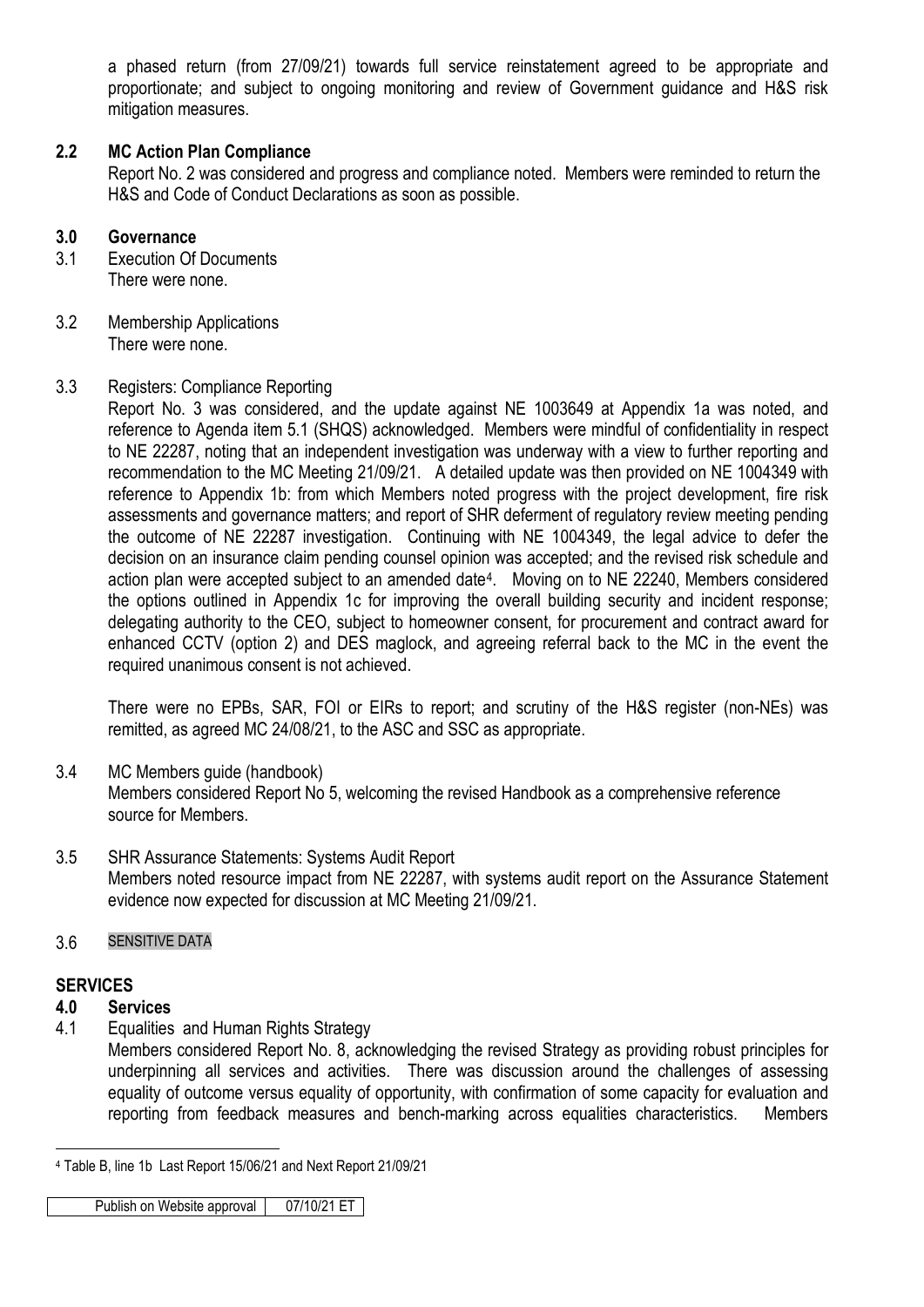commended and approved the Strategy and accompanying Plans and PIs, in the context of the compliance and risk assessments, and subject to clarification of terminology. Members validated the decision to press ahead with the Strategy review using the draft SFHA/SHR guidance as the reference point, given the delays in publication of the final guidance; and with provision for a compliance assessment in 2022/23 against the final guidance; and likewise the anticipated guidance on a human rights approach to housing.

4.2 Annual Gas Servicing Policy

Members considered Report No 9, approving the revised, comprehensive AGS Policy and accompanying PIs and initiatives, in the context of the compliance, risk and equalities impact assessments, and with reference to the systems audit *"full assurance".*

4.3 Stage III Medical Adaptations Policy [amendment[5](#page-2-0)]

Report No 10 was considered, and the amended Stage III policy approved. Whilst welcoming the clarification provided through legislation, and reassured of GWHA/GWEn's endeavours to obtain approval, a Member was nonetheless disapproving that a resident could impede the installation of a medically required adaptation within the common areas.

4.4 Funding compliance

Members considered Report No. 11, noting full compliance with the funding award criteria; and acknowledging top up funding and receipt of retention monies.

4.5 Afghan Refugees in Glasgow

Members considered Report No.12, and, mindful of the earlier discussions around Equalities and Human Rights, agreed that it was entirely appropriate for GWHA to contribute to the City's strategy. A member's concerns at the limited opportunities for rehousing from the housing and internal transfer lists was noted for discussion when 2022/23 PIs are being set.

# **5.0 Technical**

5.1 SHQS Performance Update

Members considered Report No. 13, noting in particular the impact of the prevailing market conditions and external influences on the progression of projects, and the associated risks to regulatory compliance, as reported to the SHR under NE 1003649. Members agreed it would be prudent to reflect on this in the preparation of the Annual Assurance Statement 2021.

5.2 Procurement Delivery Plan (PDP) Update

Members considered Report No. 14 in conjunction with the accompanying presentation, noting progress and challenges, and discussing risks and recovery actions. Consistent with item 5.1 Members agreed it would be prudent to reflect on the impact of the prevailing market conditions and external influences on the progression of projects, in the preparation of the Annual Assurance Statement 2021.

5.3 Total Homes Pilot Review

Report No. 15 was considered. Members noted the positive findings of the *Total Homes* "Pilot" initiative; and in the context of the outlined risk based options evaluation, approved continued partnership working for bulky waste collection and fly tipping mitigation, in accordance with the *specialist[6](#page-2-1)* direct award provision of the procurement strategy, and regulatory requirements; and with approval of the associated budget projections and outlined performance drivers.

## 5.4 Good Close Garden Awards

Report No. 16 was considered. Members unanimously agreed with the recommendations of the GCGC<sup>[7](#page-2-2)</sup> judging panel, and approved continuation of the existing policy criteria and awards.

<sup>-</sup><sup>5</sup> Amendment to policy approved MC 10/11/2020

<span id="page-2-1"></span><span id="page-2-0"></span><sup>6</sup> Total Homes are a Social Enterprise body, specialist in circular waste economy, and incumbent contractor following pilot.

<span id="page-2-2"></span><sup>7</sup> Good Close / Garden Competition